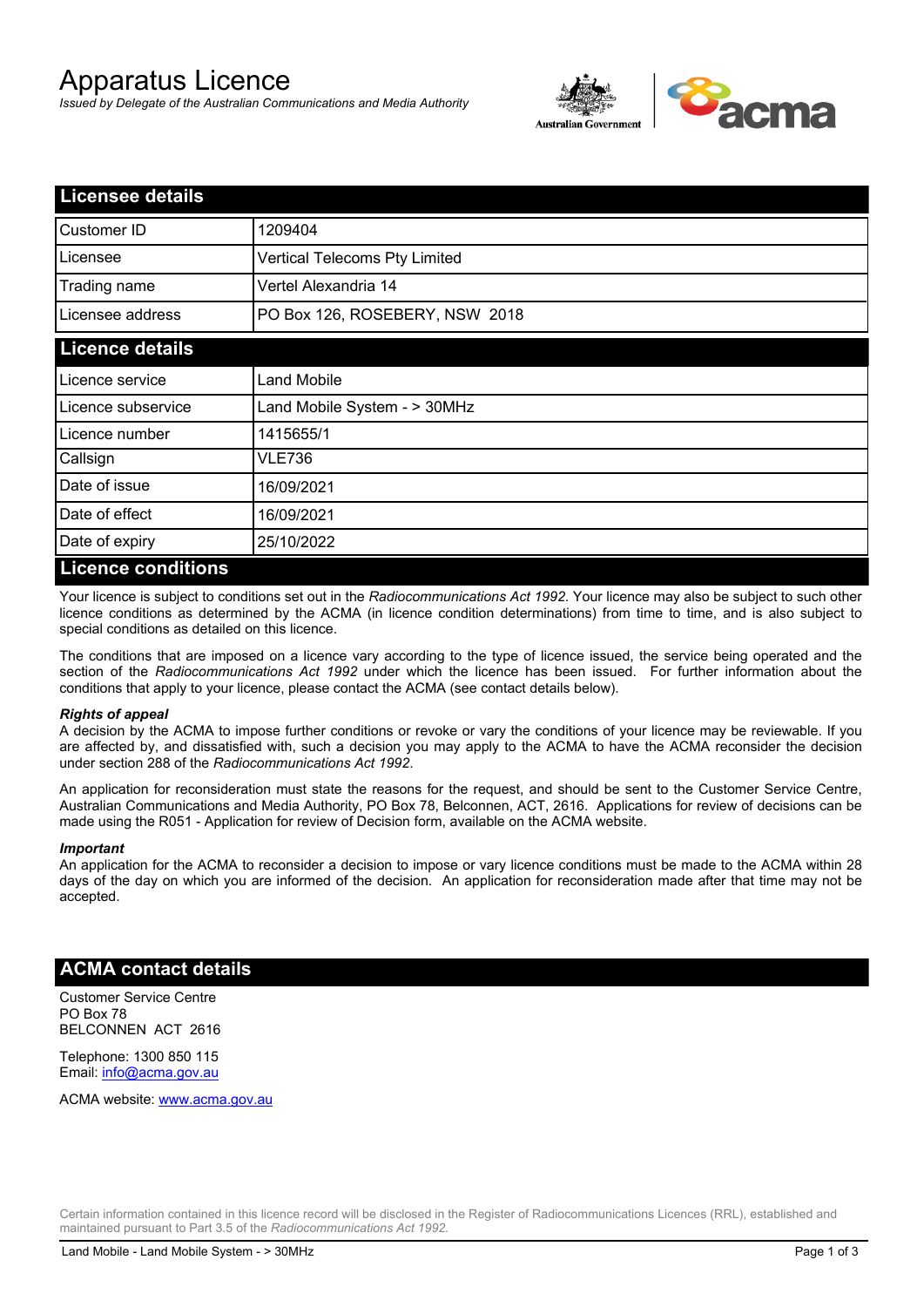# **Advisory Notes applying to licence no.: 1415655/1**

Conditions applicable to the operation of Land Mobile System station(s) authorised under this licence can be found in the Radiocommunications Licence Conditions (Apparatus Licence) Determination and the Radiocommunications Licence Conditions (Land Mobile Licence) Determination. Copies of these determinations are available from the ACMA and from the ACMA home page (www.acma.gov.au).